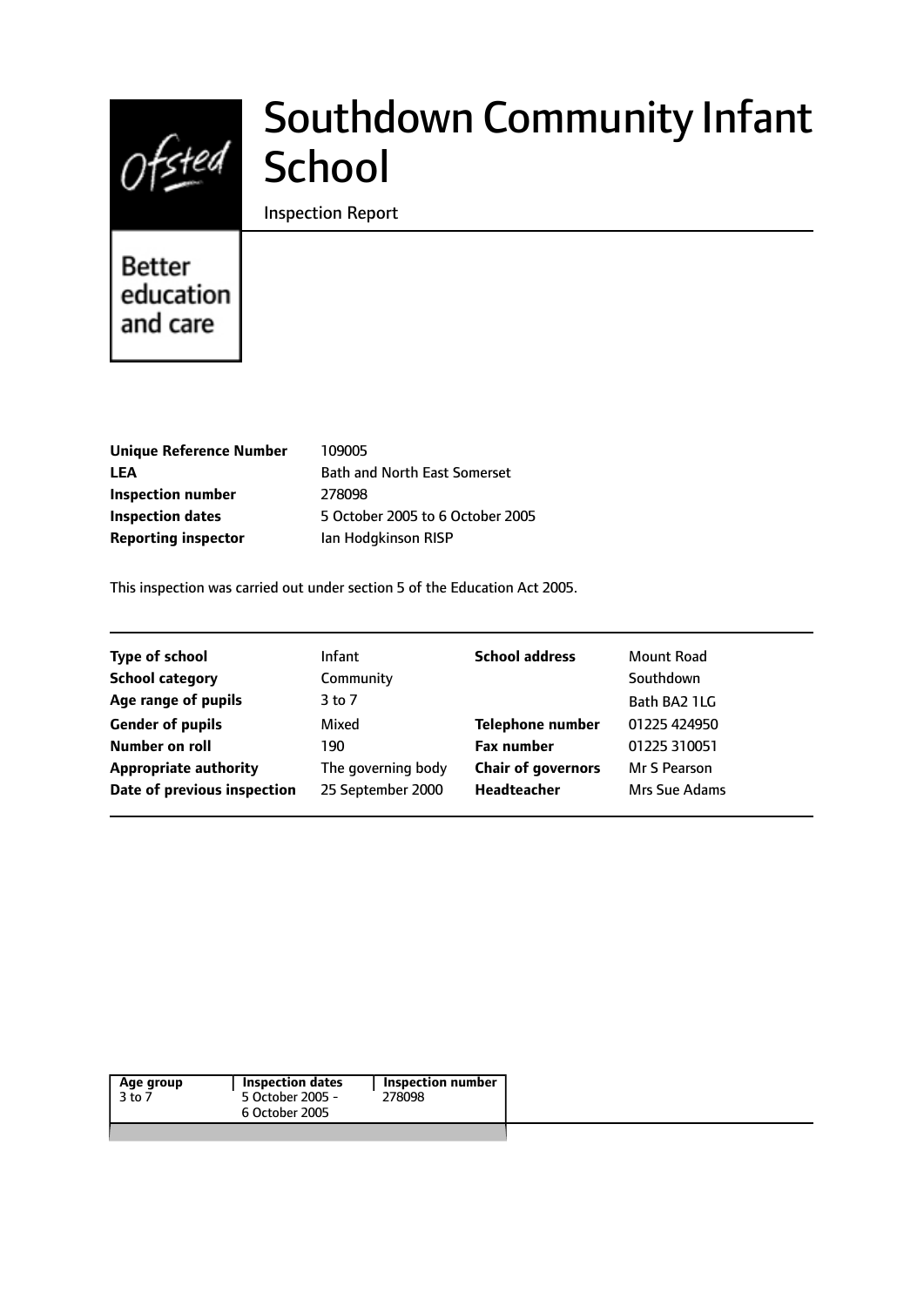#### Website: www.ofsted.gov.uk

This document may be reproduced in whole or in part for non-commercial educational purposes, provided that the information quoted is reproduced without adaptation and the source and date of publication are stated.

Further copies of this report are obtainable from the school. Under the Education Act 2005, the school must provide a copy of this report free of charge to certain categories of people. A charge not exceeding the full cost of reproduction may be made for any other copies supplied.

<sup>©</sup> Crown copyright 2006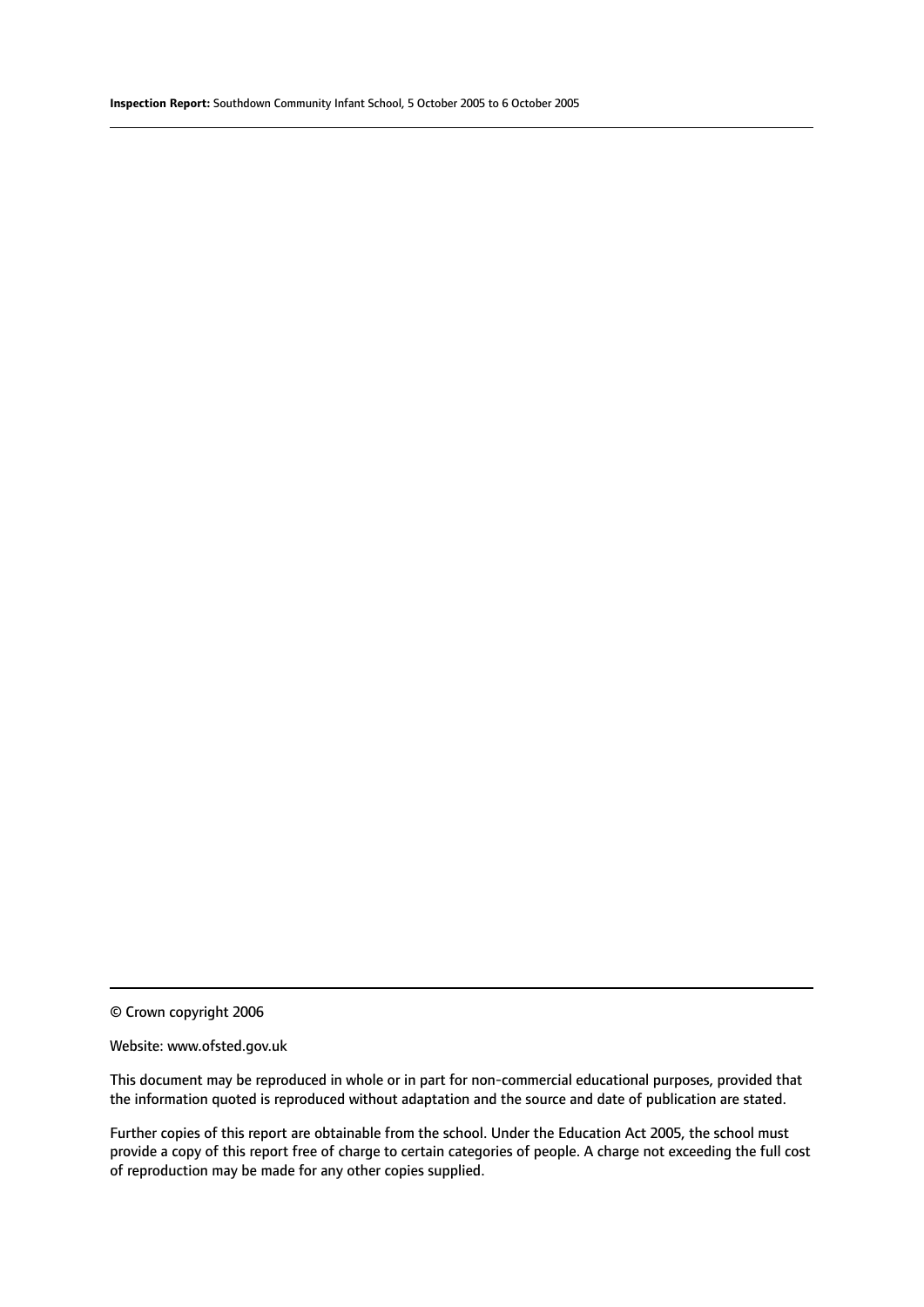# **Introduction**

The inspection was carried out by two inspectors.

## **Description of the school**

Situated on the southern edge of Bath, the school draws children from communities where levels of social deprivation are high. Children of a range of capabilities join the school, although over a third have learning difficulties or disabilities, a high proportion of which are speech and communication disorders. The proportion of pupils with statements of special educational needs is twice the national average. There are few for whom English is an additional language.

The school offers both Nursery and Reception classes for children of pre-school age (the Foundation Stage) and mixed age classes in Years 1 and 2. Numbers on roll have fallen considerably, partly because of a fall in the number of children locally. This necessitated a large restructuring of the school, including 11 staff redundancies, in the summer 2005, following the arrival of the new headteacher.

The school manages the Rainbows Nursery on its site, which offers all day and sessional childcare. This was subject to an inspection by Ofsted earlier this year, when provision was judged to be good.

## **Key for inspection grades**

| Grade 1 | Outstanding  |
|---------|--------------|
| Grade 2 | Good         |
| Grade 3 | Satisfactory |
| Grade 4 | Inadequate   |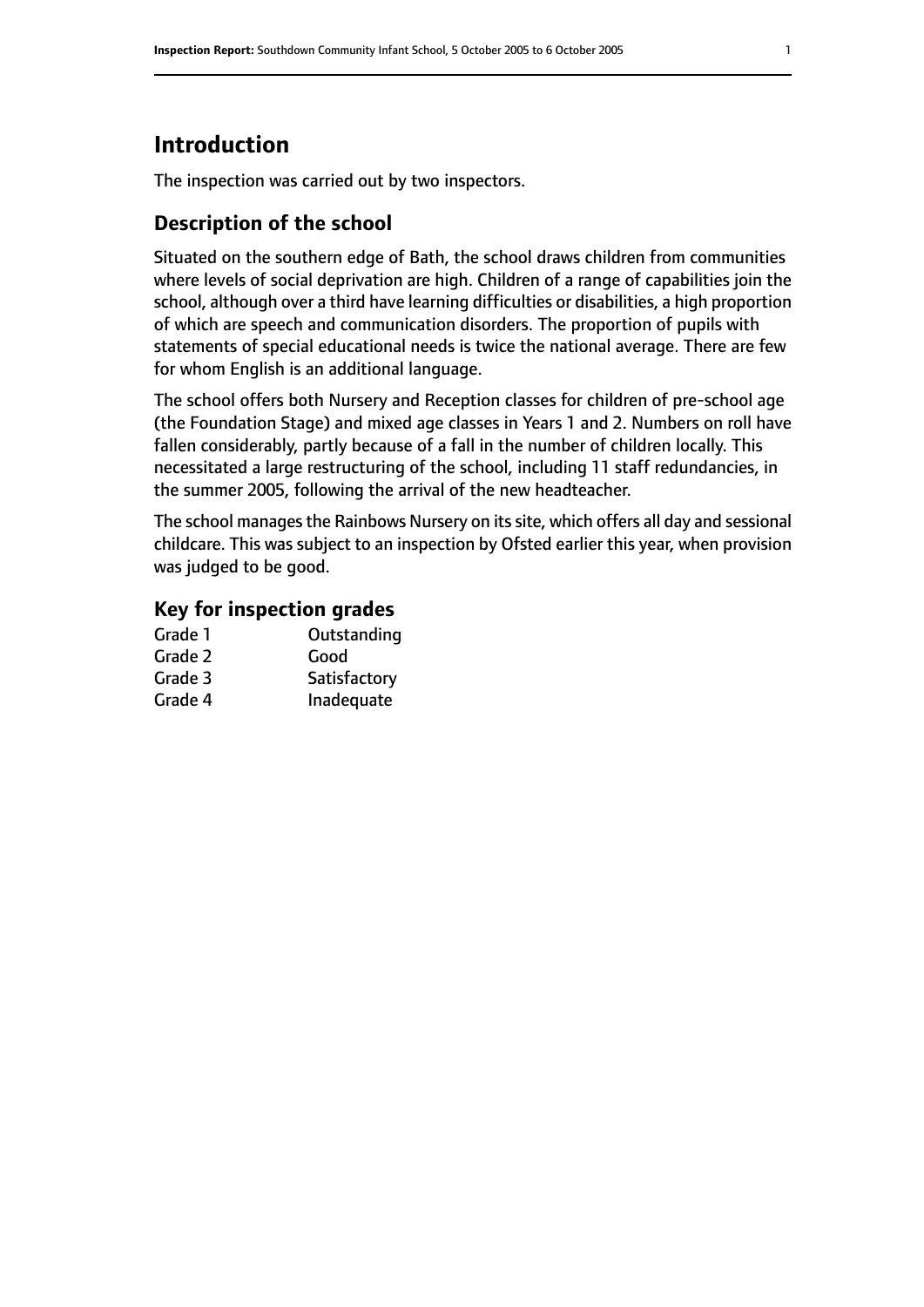# **Overall effectiveness of the school**

#### **Grade: 3**

The school's effectiveness is satisfactory. This is the school's evaluation of its effectiveness, and inspectors agree with it. Although costs per pupils are high, the school offers satisfactory value for money, given the successes of its restructuring programme. Throughout the school, pupils who attend regularly achieve well. However, attendance and punctuality are poor, and the school has not given a sufficiently high priority to improving this. The quality of care, guidance and support provided is, however, satisfactory overall. The school works particularly well with a number of outside agencies to give children and their families access to extra help when it is needed.

Having joined the school with capabilities which are well below average, most pupils make strong progress in their basic skills. A very well-planned curriculum is taught well. Teachers know their pupils well, and design work which is well suited to their needs. Pupils' personal development is satisfactory. They enjoy their activities and develop good skills for working with others. They do, however, need to learn to take more responsibilities and have more of a say in the way the school operates. Pupils' behaviour is now satisfactory as a result of a strong focus on improving the management of behaviour across the school.

The school is led and managed satisfactorily. The new headteacher provides good leadership. She has carried through an extensive restructuring with a good deal of success. Self-evaluation and improvement planning has been sound. The school has made particularly good progress in raising standards since the last inspection, and is well placed to improve further. Governance is satisfactory. Governors, however, need to review school policies more systematically to meet statutory requirements and to help improve their understanding of the school.

#### **What the school should do to improve further**

- Improve the attendance and punctuality of pupils so that all achieve as well as they can.
- Give pupils more opportunitiesto take on responsibilities and to help make decisions about how the school is run.
- Ensure that school policies are systematically reviewed by governors.

# **Achievement and standards**

#### **Grade: 2**

The skills of the children who join the school in the Nursery are generally well below average. A significant number of children have particular weaknesses in communicating, both through speaking and writing. By the time they leave the Reception class, their knowledge and skills are below average. However, they make good progress through the Foundation Stage, especially in basic literacy and number skills and in learning to work and play with others.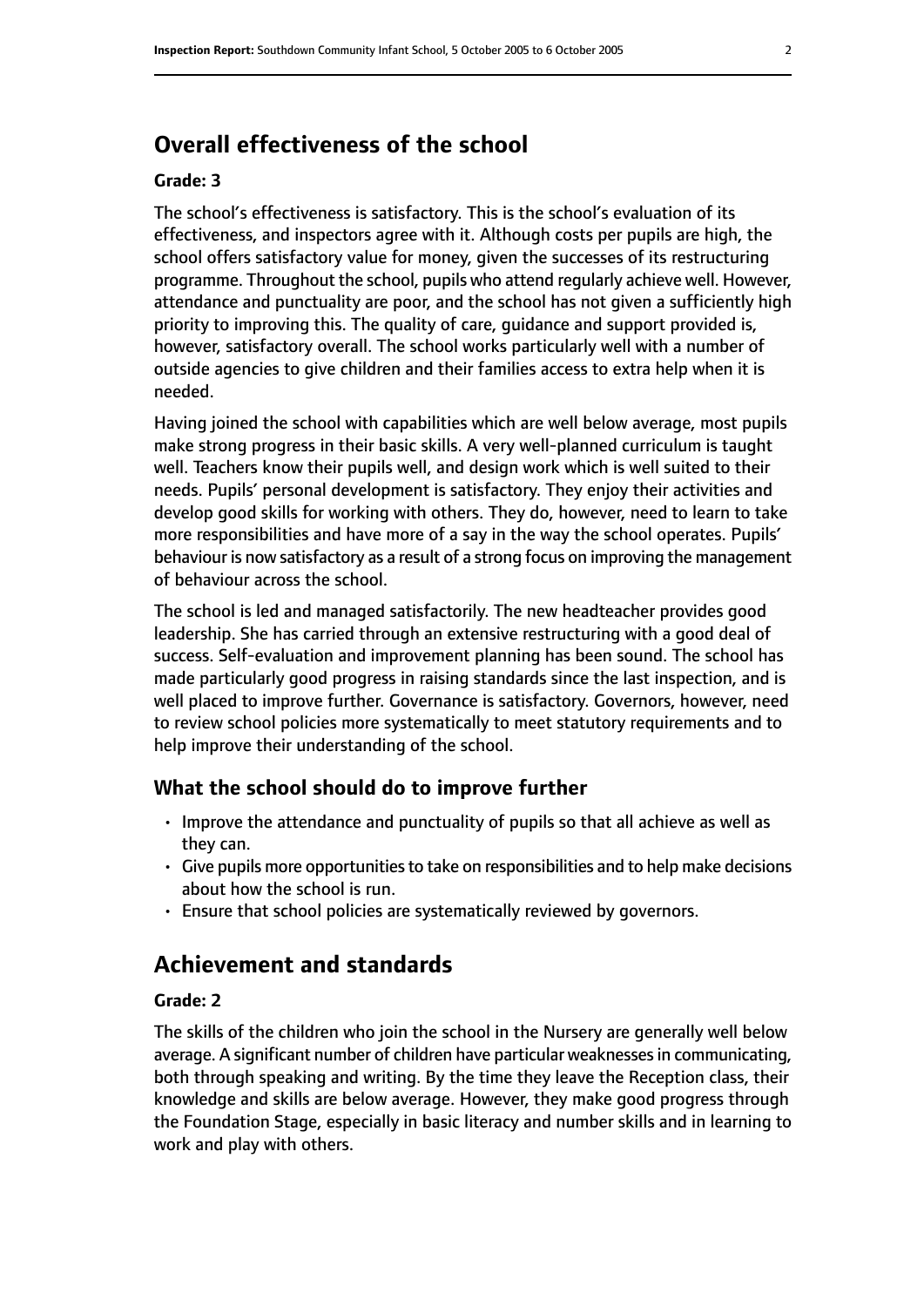When pupils take their national tests at the end of Year 2, their results are in line with national averages overall. In mathematics, results are above average. These results represent good progress. Given their starting points, pupils' achievement is good. The school sets appropriate and challenging targets for pupils' test results in reading, writing and mathematics. Most meet or exceed their targets, including those who are more able and those who have learning difficulties or disabilities. The progress of a minority of pupils is, however, limited by poor attendance. Pupils make satisfactory progress in other subjects of the National Curriculum. Pupils for whom English is an additional language are well supported to make good progress.

#### **Personal development and well-being**

#### **Grade: 3**

Pupils' personal development and well-being is satisfactory overall. Their spiritual, moral, social and cultural development is good. Social skills in particular are nurtured from the moment children enter the school. Routines are quickly established in the Nursery and Reception classes, so that a calm and industrious working atmosphere is created. Throughout the school, pupils clearly enjoy their activities. They do not, however, take on many responsibilities. Nor do they have enough of a say about how their school is run.

Much attention has been given recently to securing good behaviour, particularly in response to the highly challenging behaviour of a minority of pupils. It is to the school's credit that these measures are beginning to take effect and satisfactory behaviour has been secured across the school. Consistently-applied strategies mean that pupils are now able to enjoy their lessons without interruption. Behaviour in the playground can be very boisterous. However, even the youngest children are quick to demonstrate that they feel safe and secure. Pupils eat healthily at lunchtimes, and have regular opportunities for physical activity, which many relish.

Attendance is well below average and has fallen considerably over the last four years. Lateness to school by a sizeable minority of pupils causes some disruption to the start of lessons.

# **Quality of provision**

#### **Teaching and learning**

#### **Grade: 2**

Pupils are well taught. There is a very strong emphasis on giving pupils the basic skills essential to their future education. In all classes, teachers are adept at developing pupils' communication, literacy and numeracy skills in every lesson. Planning is thorough and precise, and assessments give a good picture of pupils' progress. Pupils are regularly given very clear individual targets specifying how to improve their work in reading, writing and mathematics. In this way, teachers ensure that work challenges pupils of all abilities to do better. Activities are also interesting. The new behaviour policy is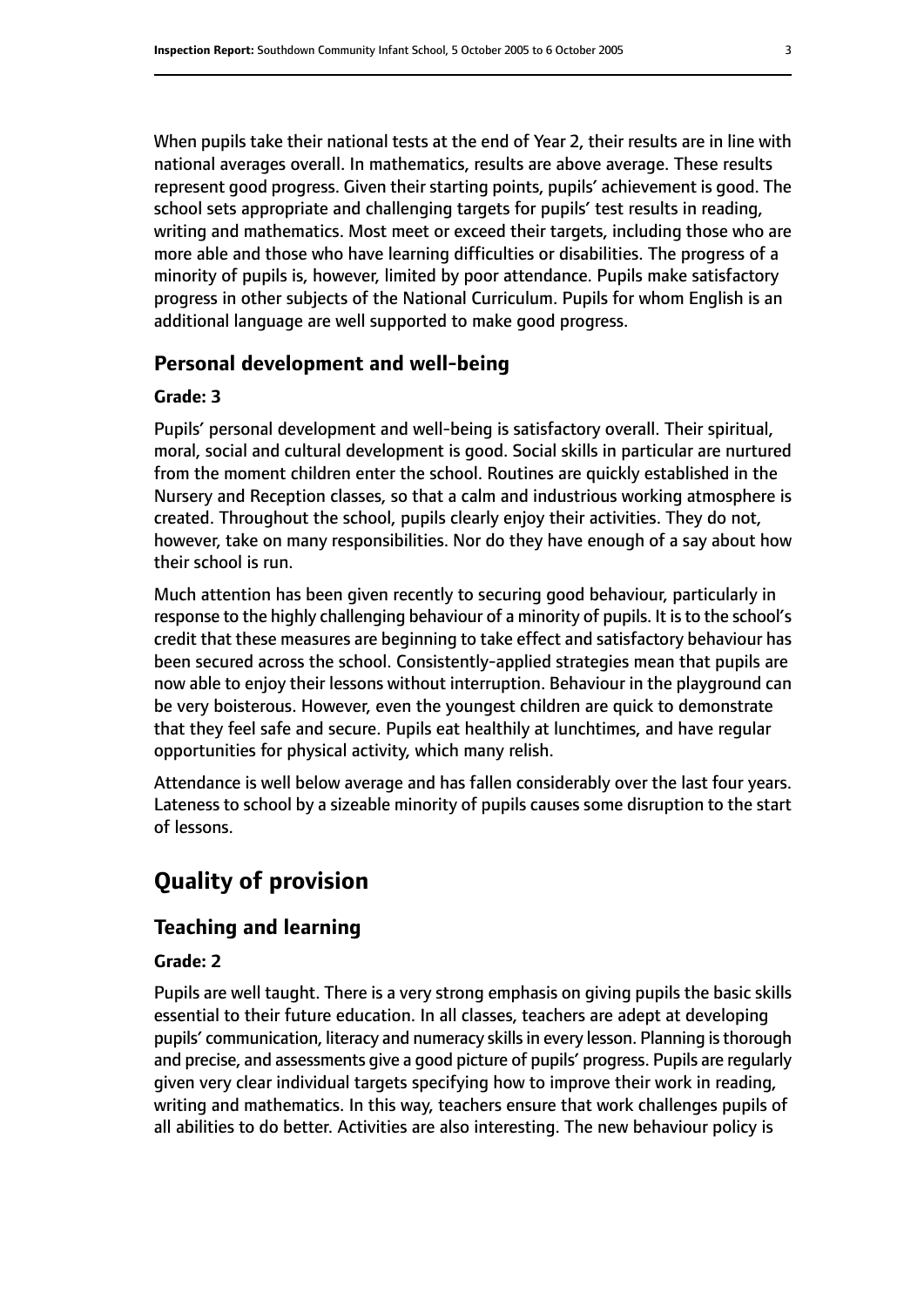being applied consistently and effectively. All these factors come together to create productive, purposeful learning.

Teaching is often lively in the Nursery and Reception classes, which engages the attention of even those who are easily restless or upset. Gentle and sensitive encouragement during discussion enables the more timid children to take part and there are plenty of opportunities for children to talk with each other and share ideas. Facilities for outdoor education are adequate, as are strategies for developing independence, although the school recognises that these aspects of the Foundation Stage provision need further development.

#### **Curriculum and other activities**

#### **Grade: 2**

The school has a well-balanced curriculum. It is very well planned to develop successfully pupils' basic literacy and number skills through themes which are of direct interest or relevance to pupils. In Years 1 and 2, this promotes strong progress in reading, writing and mathematics while allowing pupils to develop their knowledge and understanding in other National Curriculum subjects. Similarly, at the Foundation Stage, work and play activities develop basic skills while stimulating real enjoyment in learning and skills of working with others. Pupils learn to use computers well to help them improve their learning. Much good work is done to stimulate pupils' creativity, and pupils' work is celebrated in lively displays. Children with learning difficulties or disabilities are well-supported to gain access to the curriculum. A satisfactory range of extra-curricular activities is available in sport and music. The school council, through which pupils might express their views, has not operated recently, although there are plans to reinstate this.

#### **Care, guidance and support**

#### **Grade: 3**

Pastoral and educational care, guidance and support are satisfactory, with some very particular strengths. Extensive links with outside agencies allow the school to give its vulnerable pupils, and families experiencing problems, a good range of help. Those pupils with high levels of emotional and behavioural need are well supported. Sensitive, but decisive, strategies are helping these pupils make good progress in adapting to the responsibilities of living and working with others. Educational guidance and support are good. Pupils' individual targets for improvement are regularly reviewed and shared with parents.

Security arrangements around the school have been tightened. Other arrangements for ensuring pupils are safe are satisfactory, and have improved recently with the introduction of systems for recording accidents and incidents. Staff know pupils well. Children know they have someone to turn to if they are hurt or troubled. Pupils who miss out on learning because they are not at school enough are not as well supported as they are in other areas of pastoral care. New procedures for following up individual instances of persistent absence and late arrival at school have led to some small improvements in attendance and punctuality. However, firm expectations have not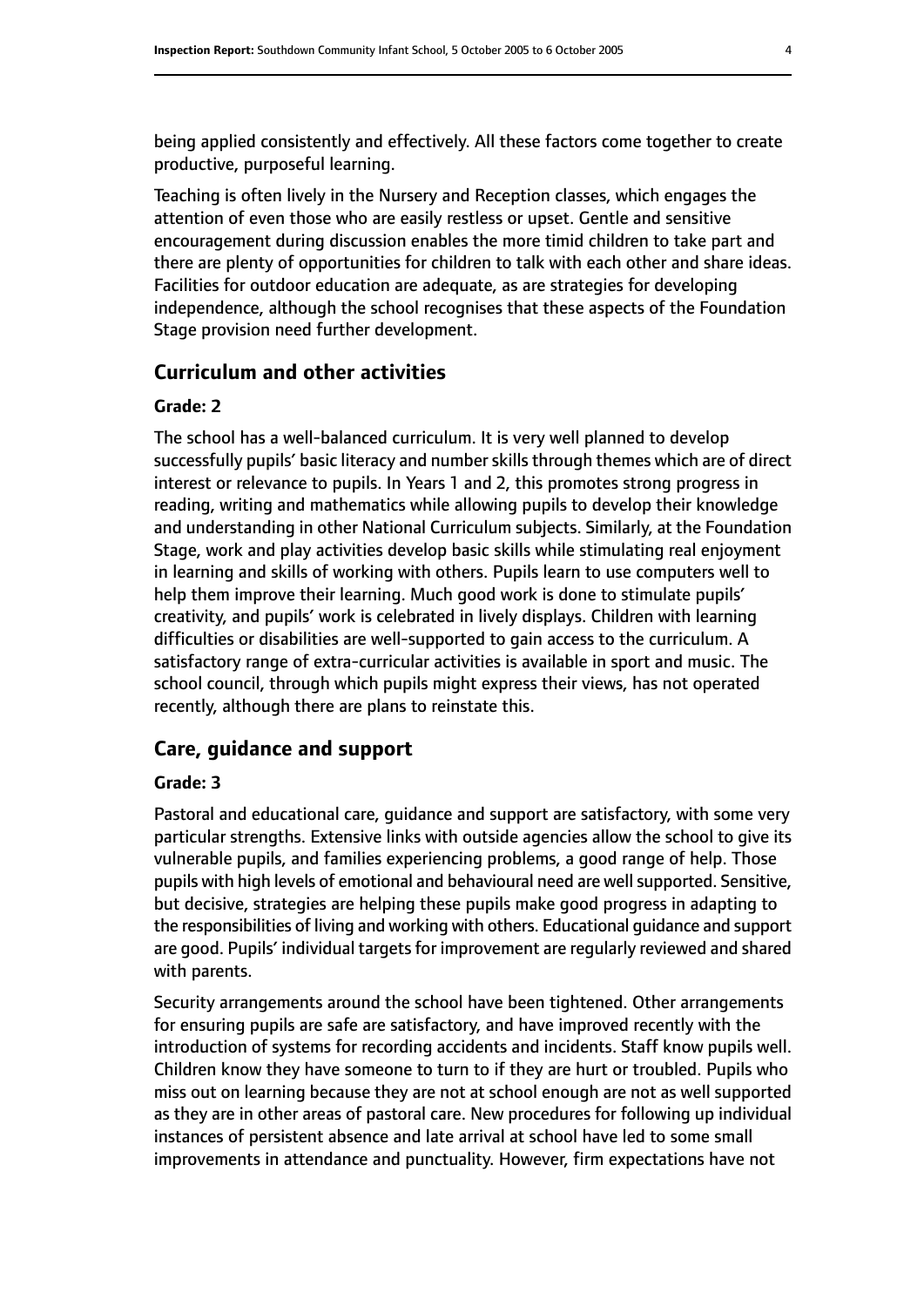been established to discourage the many holidays taken during term time. Neither are there fully-fledged systems for following up unexplained absence on the first day it occurs.

# **Leadership and management**

#### **Grade: 3**

Leadership and management are satisfactory. Good achievement and good standards of teaching have been secured, but there are some shortcomings in the management of pupils' attendance and in some aspects of governance.

The school is given good direction by its new headteacher, who has been very successful in restructuring the school in response to falling rolls and a substantial budget deficit. This has been achieved while retaining a clear focus on maintaining standards and the quality of provision. The school is therefore well placed to improve further. Its self-evaluation is satisfactory. It has evaluated its strengths and weaknesses to arrive at some important development priorities, and in doing so it has consulted staff and parents appropriately. Improving standards of behaviour has been a key priority, and procedures being put in place are having success. The need to improve attendance has not, however, been given a high enough profile. Whilst the school has now developed good systems for tracking the academic progress of pupils, there is a need to strengthen the collection of data to monitor other aspects of the school's performance, including attendance.

The governing body is reviewing its procedures to allow it to keep a closer check on the school's performance. Systems are now in place to allow the school to recover from a substantial budget deficit, and to avoid the school slipping into similar financial difficulties in future. Governance is therefore satisfactory overall, but the review of policies, especially those related to the curriculum, has not been sufficiently systematic and rigorous. The policy on sex education and relationships has not been discussed and approved by governors, and parents notified, as required.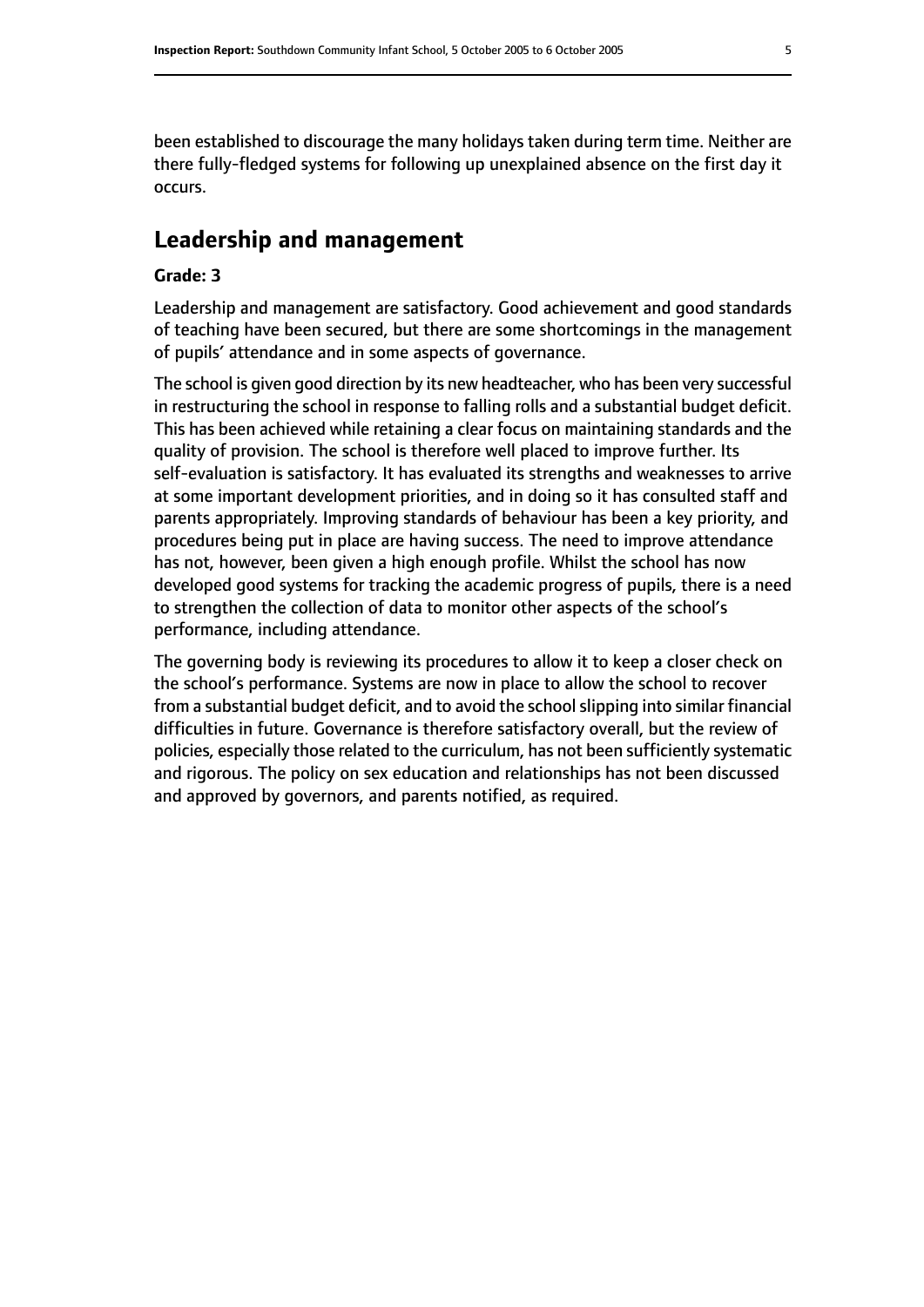**Any complaints about the inspection or the report should be made following the procedures set out inthe guidance 'Complaints about school inspection', whichis available from Ofsted's website: www.ofsted.gov.uk.**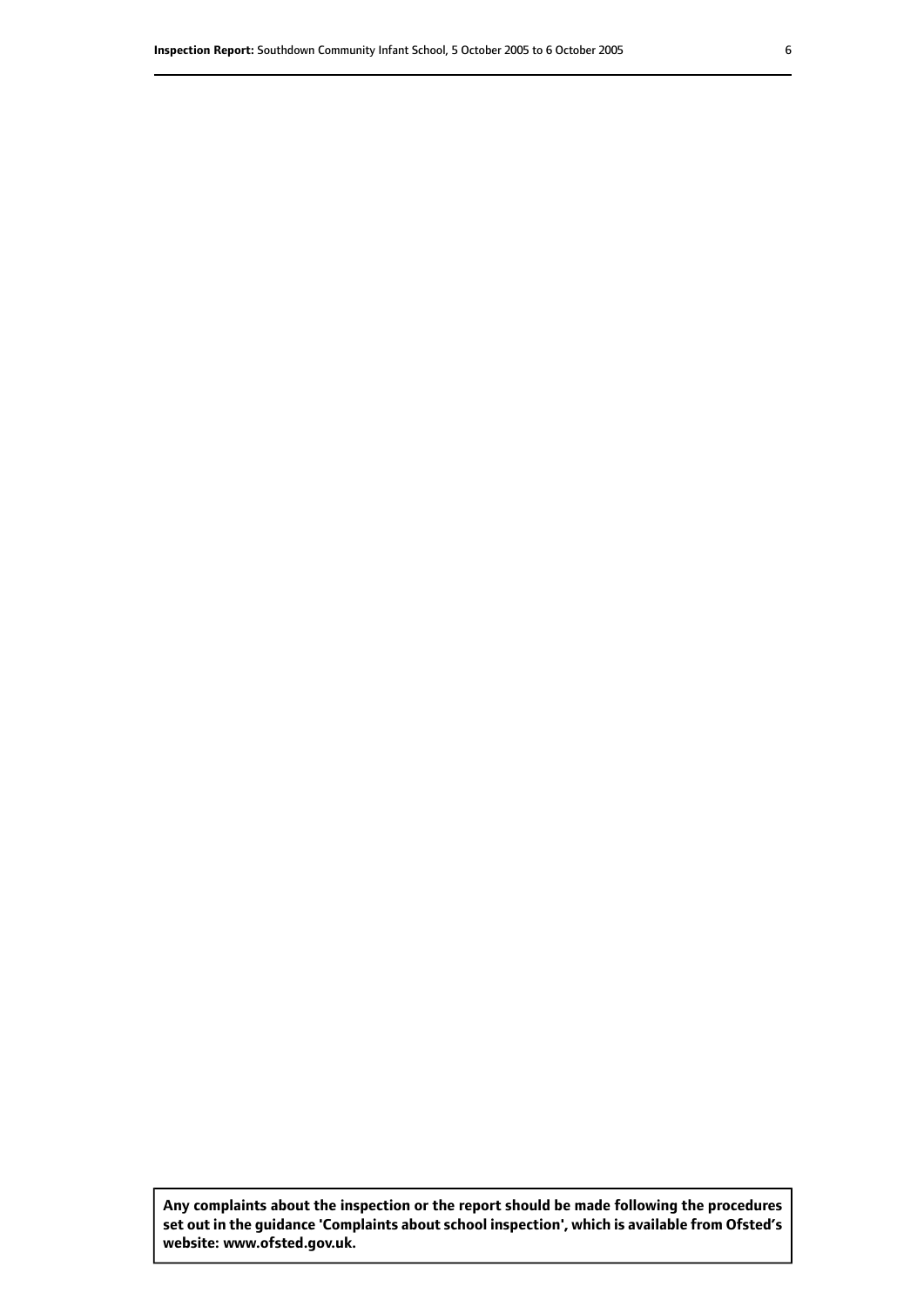# **Inspection judgements**

| Key to judgements: grade 1 is outstanding, grade 2 good, grade 3 | School         | $16-19$ |
|------------------------------------------------------------------|----------------|---------|
| satisfactory, and grade 4 inadequate                             | <b>Overall</b> |         |

#### **Overall effectiveness**

| How effective, efficient and inclusive is the provision of education,<br>integrated care and any extended services in meeting the needs of<br>learners? |     | <b>NA</b> |
|---------------------------------------------------------------------------------------------------------------------------------------------------------|-----|-----------|
| How well does the school work in partnership with others to promote<br>learners' well-being?                                                            |     | ΝA        |
| The quality and standards in foundation stage                                                                                                           |     | <b>NA</b> |
| The effectiveness of the school's self-evaluation                                                                                                       |     | ΝA        |
| The capacity to make any necessary improvements                                                                                                         | Yes | NА        |
| Effective steps have been taken to promote improvement since the last<br>inspection                                                                     | Yes | <b>NA</b> |

#### **Achievement and standards**

| How well do learners achieve?                                                                               | ΝA        |
|-------------------------------------------------------------------------------------------------------------|-----------|
| The standards <sup>1</sup> reached by learners                                                              | NА        |
| How well learners make progress, taking account of any significant variations<br>between groups of learners | <b>NA</b> |
| How well learners with learning difficulties and disabilities make progress                                 | <b>NA</b> |

#### **Personal development and well-being**

| How good is the overall personal development and well-being of the<br>learners?                                  | ΝA        |
|------------------------------------------------------------------------------------------------------------------|-----------|
| The extent of learners' spiritual, moral, social and cultural development                                        | <b>NA</b> |
| The behaviour of learners                                                                                        | <b>NA</b> |
| The attendance of learners                                                                                       | <b>NA</b> |
| How well learners enjoy their education                                                                          | <b>NA</b> |
| The extent to which learners adopt safe practices                                                                | <b>NA</b> |
| The extent to which learners adopt healthy lifestyles                                                            | <b>NA</b> |
| The extent to which learners make a positive contribution to the community                                       | <b>NA</b> |
| How well learners develop workplace and other skills that will contribute to<br>their future economic well-being | <b>NA</b> |

### **The quality of provision**

| How effective are teaching and learning in meeting the full range of<br>the learners' needs?          | ΝA |
|-------------------------------------------------------------------------------------------------------|----|
| How well do the curriculum and other activities meet the range of<br>needs and interests of learners? | ΝA |
| How well are learners cared for, guided and supported?                                                | NА |

 $^1$  Grade 1 - Exceptionally and consistently high; Grade 2 - Generally above average with none significantly below average; Grade 3 - Broadly average; Grade 4 - Exceptionally low.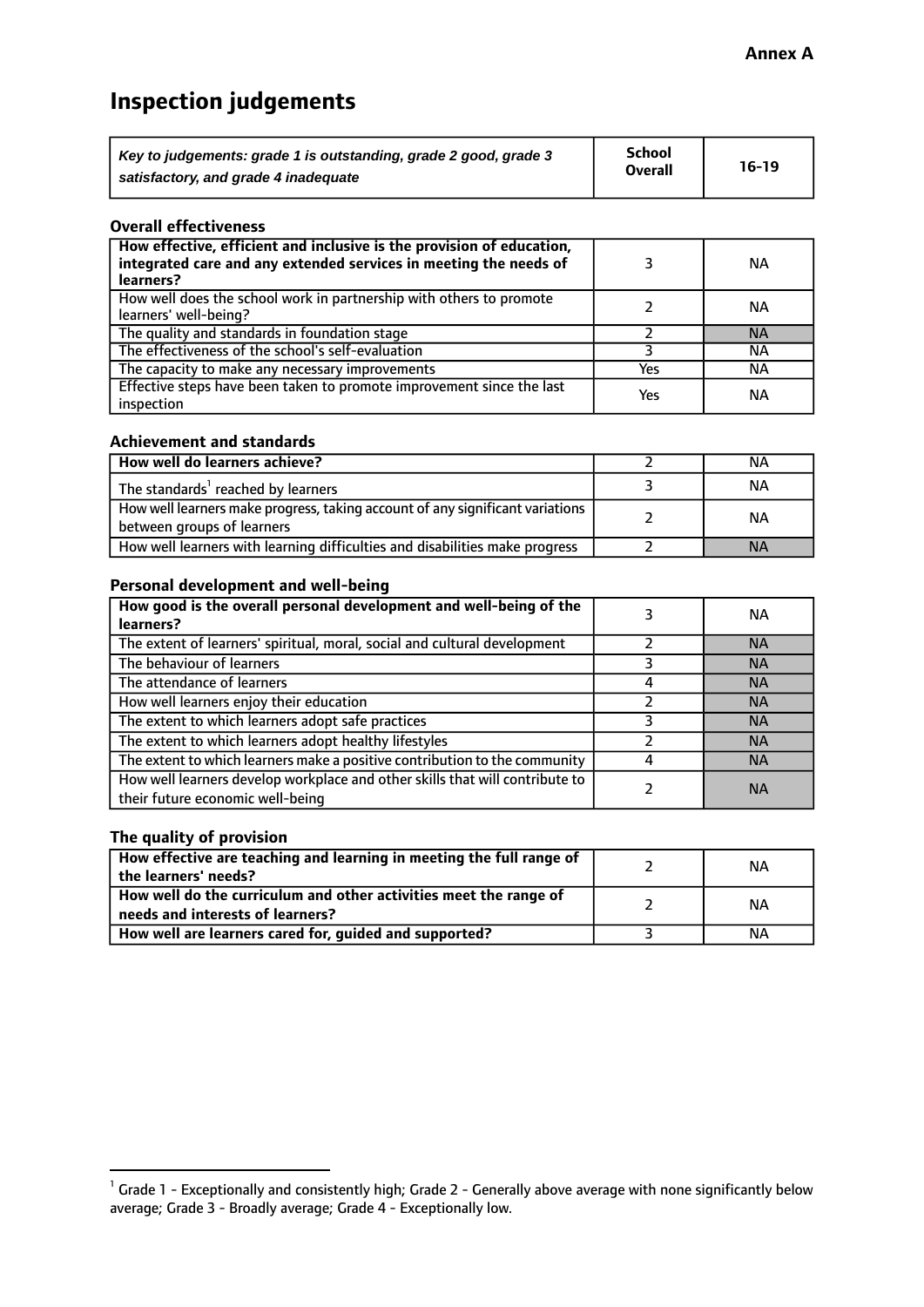# **Leadership and management**

| How effective are leadership and management in raising achievement<br>and supporting all learners?                                              |     | NA.       |
|-------------------------------------------------------------------------------------------------------------------------------------------------|-----|-----------|
| How effectively leaders and managers at all levels set clear direction leading<br>to improvement and promote high quality of care and education |     | <b>NA</b> |
| How effectively performance is monitored, evaluated and improved to meet<br>challenging targets, through quality assurance and self-review      |     | <b>NA</b> |
| How well equality of opportunity is promoted and discrimination tackled so<br>that all learners achieve as well as they can                     |     | <b>NA</b> |
| How effectively and efficiently resources are deployed to achieve value for<br>money                                                            |     | <b>NA</b> |
| The extent to which governors and other supervisory boards discharge their<br>responsibilities                                                  |     | <b>NA</b> |
| The adequacy and suitability of staff to ensure that learners are protected                                                                     | Yes | <b>NA</b> |

| The extent to which schools enable learners to be healthy                                     |            |  |
|-----------------------------------------------------------------------------------------------|------------|--|
| Learners are encouraged and enabled to eat and drink healthily                                | Yes        |  |
| Learners are encouraged and enabled to take regular exercise                                  | Yes        |  |
| Learners are discouraged from smoking and substance abuse                                     | <b>Yes</b> |  |
| Learners are educated about sexual health                                                     | <b>Yes</b> |  |
| The extent to which providers ensure that learners stay safe                                  |            |  |
| Procedures for safequarding learners meet current government requirements                     | Yes        |  |
| Risk assessment procedures and related staff training are in place                            | Yes        |  |
| Action is taken to reduce anti-social behaviour, such as bullying and racism                  | <b>Yes</b> |  |
| Learners are taught about key risks and how to deal with them                                 | Yes        |  |
| The extent to which learners make a positive contribution                                     |            |  |
| Learners are helped to develop stable, positive relationships                                 | Yes        |  |
| Learners, individually and collectively, participate in making decisions that affect them     | No         |  |
| Learners are encouraged to initiate, participate in and manage activities in school and the   |            |  |
| wider community                                                                               |            |  |
| The extent to which schools enable learners to achieve economic well-being                    |            |  |
| There is provision to promote learners' basic skills                                          | Yes        |  |
| Learners have opportunities to develop enterprise skills and work in teams                    | Yes        |  |
| Careers education and quidance is provided to all learners in key stage 3 and 4 and the sixth | <b>NA</b>  |  |
| form                                                                                          |            |  |
| Education for all learners aged 14-19 provides an understanding of employment and the         | <b>NA</b>  |  |
| economy                                                                                       |            |  |